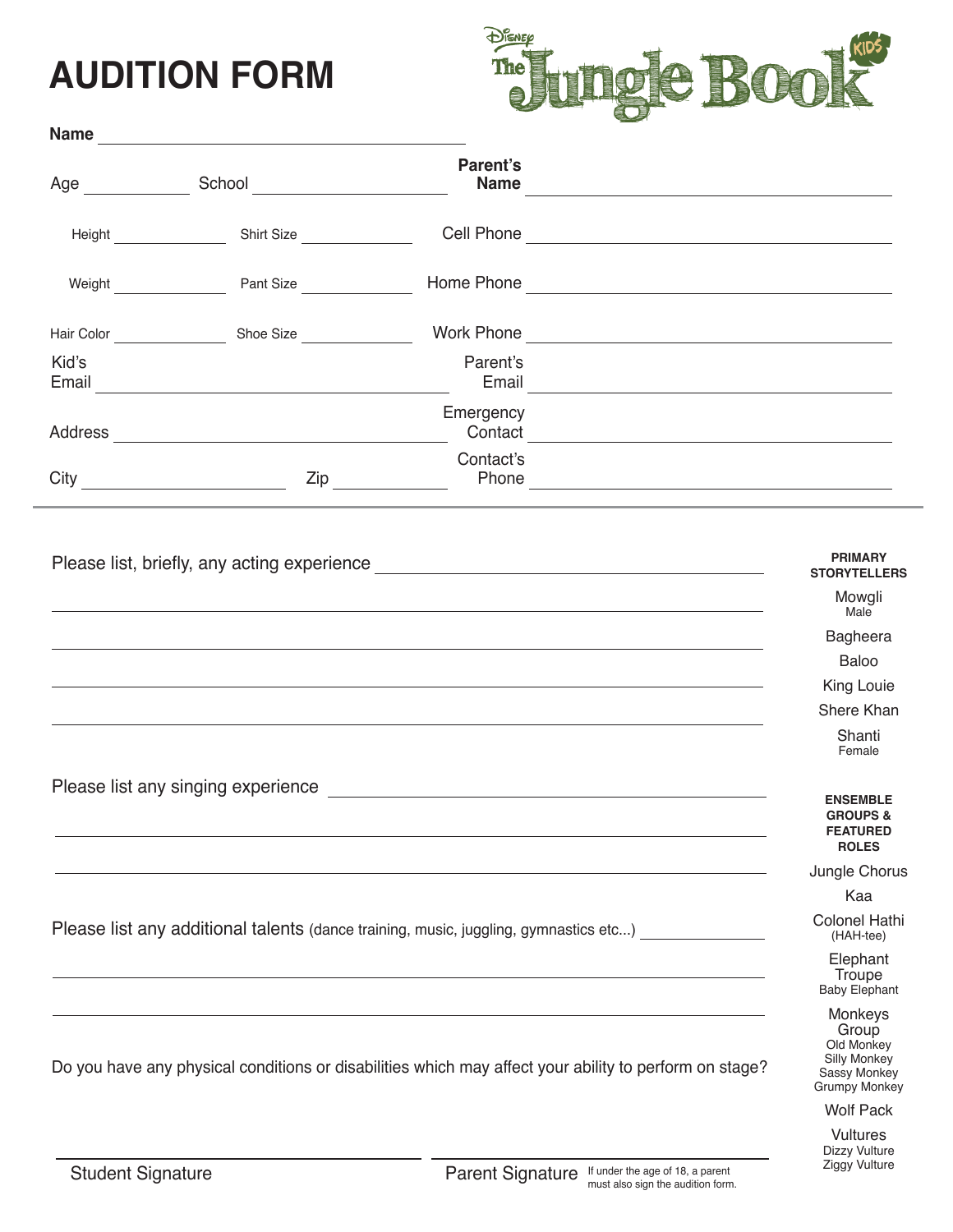### **PREPARING FOR AUDITIONS**

**Fill out an audition form and review the rehearsal schedule. Parents and children should plan to be at SAAC for auditions by 6pm on both Monday and Tuesday, January 23 and 24.** Everyone will be taught a song and some simple dance steps. Wear appropriate footwear and be prepared to move.

Three songs will be used in auditions; Bare Necessities, Prologue, and Wanna Be Like You. We will teach the songs at the audition. For those that want to listen to and learn the songs before arriving for the audition, look online at the SAAC website for videos and the sheet music. Those wishing to be considered for a Primary Storyteller role will be asked to read at auditions - no preparation required.

Rehearsal Schedule: Doing a musical takes time and commitment from all involved. Please review the schedule to make sure you and your child can make the commitment to the project. Some roles, i.e., Monkey Groups, Wolf Pack may not be required to attend every rehearsal. Further information on scheduling will be provided by the directing team. Accepting a role acknowledges that you agree to the commitment required.

| <b>SUNDAY</b>  | <b>MONDAY</b>                     | <b>TUESDAY</b>                           | <b>WEDNESDAY</b>                                   | <b>THURSDAY</b>                                | <b>FRIDAY</b>                    | <b>SATURDAY</b>                                                        |
|----------------|-----------------------------------|------------------------------------------|----------------------------------------------------|------------------------------------------------|----------------------------------|------------------------------------------------------------------------|
| <b>JANUARY</b> | 23<br>6:00 PM<br><b>AUDITIONS</b> | 24<br>6:00 PM<br><b>AUDITIONS</b>        | 25 3:30-5:30<br><b>Cast Meeting</b><br>& Read Thru | 26                                             | 27                               | 28                                                                     |
| 29             | 30                                | 31<br>3:30-5:30<br>Rehearsal             | 3:30-5:30<br>FEBUARY<br>Rehearsal                  | $\overline{2}$                                 | 3                                | $\overline{4}$                                                         |
| 5              | 6                                 | 7<br>3:30-5:30<br>Rehearsal              | 8<br>3:30-5:30<br>Rehearsal                        | 9                                              | 10                               | 11                                                                     |
| 12             | 13                                | 14 3:30-5:30<br>Rehearsal                | 15 3:30-5:30<br>Rehearsal                          | 16                                             | 17                               | 18                                                                     |
| 19             | 20                                | 21<br>3:30-5:30<br>Rehearsal             | 3:30-5:30<br>22 <sub>2</sub><br>Rehearsal          | 23                                             | 24                               | 25                                                                     |
| 26             | 27                                | 28<br>3:30-5:30<br>Rehearsal             | 3:30-5:30<br>1<br>Rehearsal<br><b>MARCH</b>        | $\overline{2}$                                 | 3                                | $\overline{4}$                                                         |
| 5              | 6                                 | $\overline{7}$<br>3:30-5:30<br>Rehearsal | 3:30-5:30<br>8<br>Rehearsal                        | $9\,$                                          | 10                               | 11                                                                     |
| 12             | 13                                | 14 3:30-5:30<br>Rehearsal                | 15 3:30-5:30<br>Rehearsal                          | 16                                             | 17                               | 18 set workday                                                         |
| 19             | 20<br>Spring<br><b>Break</b>      | 21<br>Spring<br><b>Break</b>             | 22<br>Spring<br><b>Break</b>                       | 23<br>Spring<br><b>Break</b>                   | 24<br>Spring<br><b>Break</b>     | 25                                                                     |
| 26             | 27<br><b>Dress</b><br>Rehearsal   | 28<br><b>Dress</b><br>Rehearsal          | 29<br><b>Dress</b><br>Rehearsal                    | 30 Production<br>daytime for<br><b>Schools</b> | 31 Production<br><b>7PM Show</b> | 1 Production<br><b>11AM Show</b><br><b>2PM Show</b><br><b>4PM Show</b> |